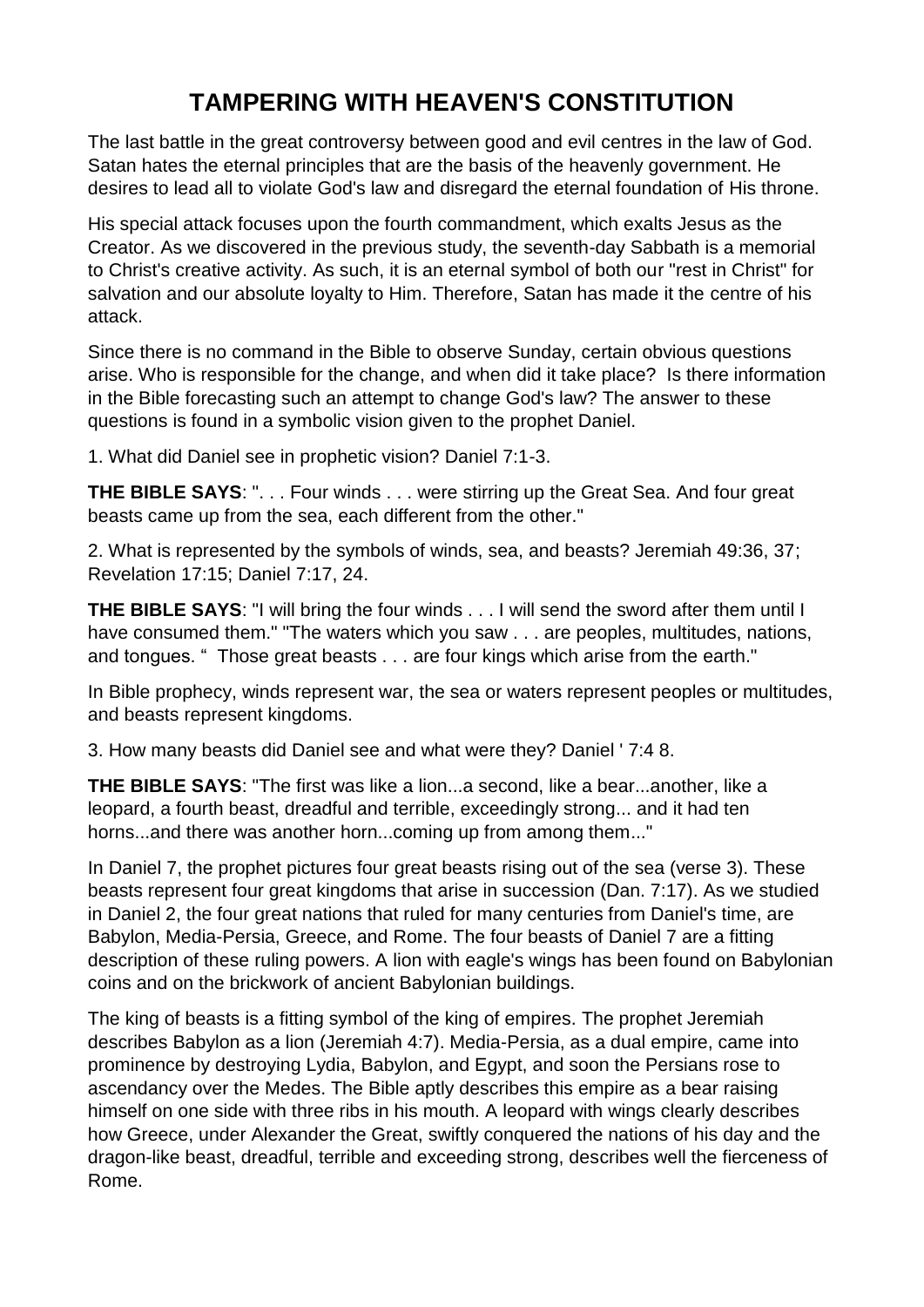In today's study we will discover the identity of the beast of Daniel 7 which had ten horns. We will learn the role of its eleventh horn in changing God's law.

4. According to Daniel 7:8, what came up after the ten horns (divisions) of the Roman Empire?

**THE BIBLE SAYS**: "I was considering the horns, and there was another horn, a little one, coming up among them . . ."

5. Where did this little horn arise? Daniel 7:8.

**THE BIBLE SAYS**: ". . . there was another horn, a little one, coming up among them, . . .

Whoever this little horn is, it arises among the ten horns, the divisions of the Roman Empire Arising out of Rome, it dominates the world.

6. When did this little horn arise? Daniel 7:23, 24.

**THE BIBLE SAYS**: "The ten horns are ten kings who shall arise from this kingdom. And another shall rise after them; . . ."

The little horn arises after the fall of the Roman Empire. It was rising to prominence somewhere between 351 A.D. and 476 A.D.

7. What special identifying characteristics does this little horn have? Daniel 7:8.

**THE BIBLE SAYS**: ". . . And there, in this horn, were eyes like the eyes of a man, and a mouth speaking pompous words."

Eyes in the Bible represent wisdom. Ancient prophets were called seers. They saw with divine wisdom into the future. This power does not have the eyes of wisdom of God but substitute's human wisdom for divine truth. The little horn substitutes human authority for the eternal claims of God's law. He replaces God's law with human traditions.

8. What does the little horn do to the people of God? Daniel 7:25.

**THE BIBLE SAYS**: "He . . . shall persecute the saints of the Most High . . ."

The little horn oppresses those who do not accept its authority. It defends its traditions and persecutes those who do not conform.

9. How long would it reign? Daniel 7:25.

THE BIBLE SAYS: "Then the saints shall be given into his hand for a time and times and half a time."

A time equals a prophetic year. Times (or two times as stated in the margin of some versions) would be two years, half a time equals one half a year. This makes a total of 31/2 years, or 1260 days, calculating at 360 days in a prophetic year. Revelation 12:6, 13, 14 equates the 1260 years with the time, times and one half time.

In 538 A.D., church and state united in Europe. The pagan Roman Emperor, Justinian, gave to the pope of Rome civil as well as religious authority. Eventually this resulted in severe persecution. The Dark Ages followed on the heels of this union. God's people were imprisoned, tortured and martyred.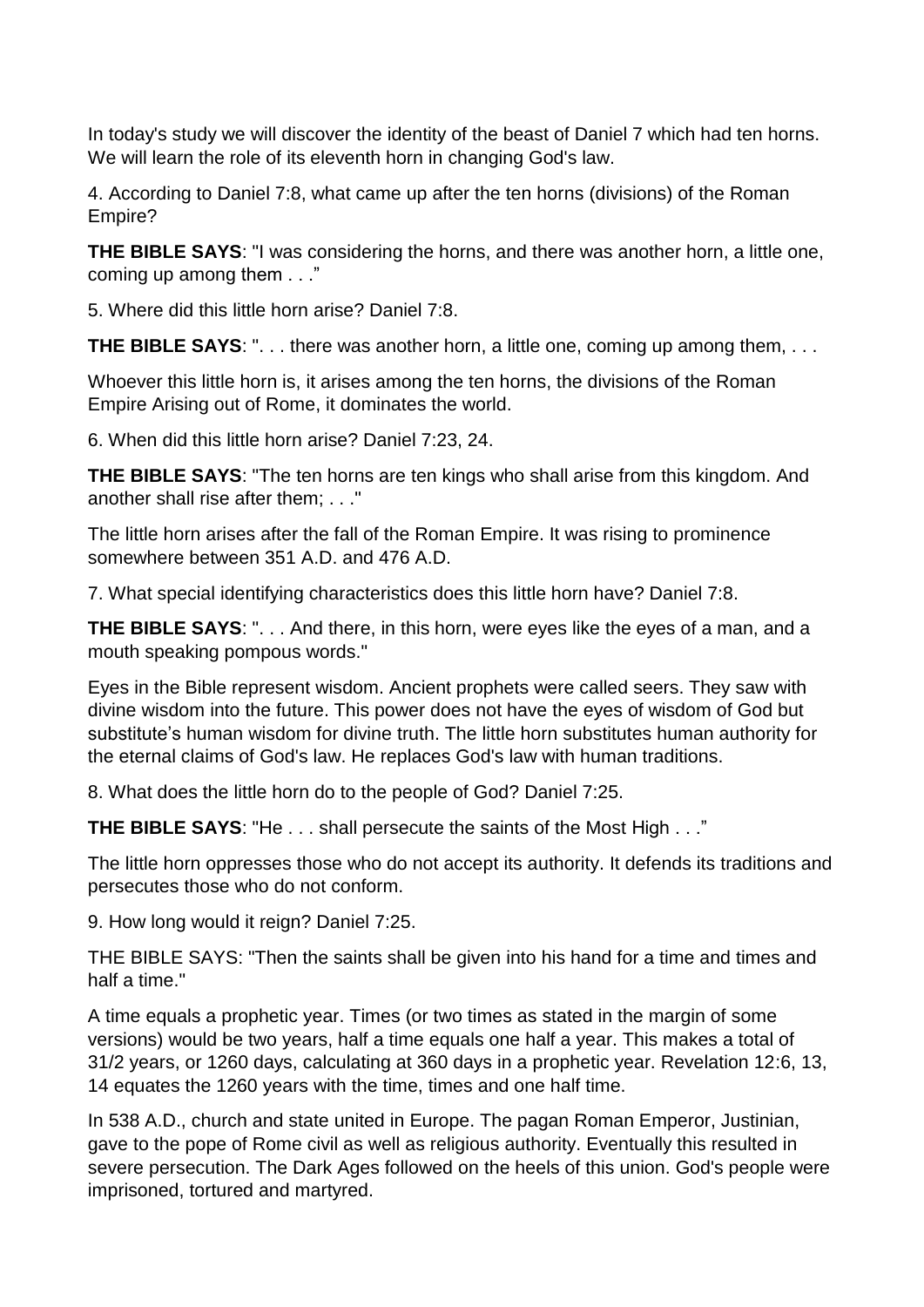From 538 A.D. to 1798 A.D. this union of church and state continue throughout Europe.

10. What would this power, based upon human wisdom, due to the truth of God? Daniel 8:12

**THE BIBLE SAYS**: ". . . And he cast truth down to the ground. He did all this and prospered."

11. How did the Apostle Paul describe this apostasy in early Christianity? Acts 20:30.

MY BIBLE SAYS: "Also from among yourselves (from within the church) men will rise up, peaking perverse things, to draw away the disciples after themselves."

In Daniel 7:24, the little horn is described as being different from the other ten horns. The ten kingdoms are political. The little horn is clearly an apostate religious power.

12. As the crowning act in apostasy from God, what would this little horn power attempt to do with the law of God? Daniel 7:25.

## **THE BIBLE SAYS**: "He . . . shall intend to change times and law. . ."

Let us ask ourselves, What power arose by destroying three of the ten tribes into which pagan Rome was divided? Which power was not merely political but religious? Which has made boastful, presumptuous claims about its authority? Which has persecuted the people of God, has reigned for 1260 years, and attempted to change God's law? There is only one power in history that could possibly fit into this clear delineation—Papal Rome.

## Let us note how it fits Daniel's description:

The Papacy arose in Western Europe in the territory of Imperial Rome immediately upon Rome's decline. It grew into power by bringing about the destruction of the last three of the Arian tribes (Heruli, 493 A.D., Vandals, 534 A.D., and Ostrogoths, 538 A.D.). See Gibbons' Decline and Fall of the Roman Empire chapters 39:40.

It was a different type of government than its predecessors. It claimed dominion over the souls as well as the bodies of men. Under it, in the Reformation period, between 50-150 million died for their faith in God's Word. The Papacy reigned supreme for 1260 years. In 533 A.D. the Roman Emperor, Justinian, declared the Bishop of Rome supreme and in 538 A.D. the Roman general, Belsarius, drove the Ostrogoths out of Rome.

Thus the Papacy ruled for 1260 years, from 538 A.D. to 1798 A.D.. In 1798 A.D. the French general, Berthier, under orders from Napoleon, attacked Rome and took the Pope captive, thus ending the reign of Papal Rome. The Papacy clearly admits changing the Sabbath from Saturday, the seventh day of the week, to Sunday, the first day of the week, and declares the change to be an act of her ecclesiastical authority:

"The Catholic Church for over one thousand years before the existence of a Protestant, by virtue of her divine mission, changed the day from Saturday to Sunday."—Catholic Mirror, Sept., 1893.

"You are a Protestant, and profess to go by the Bible only; and yet you go against the plain letter of the Bible, and put another day in the place of the Sabbath. The command to keep